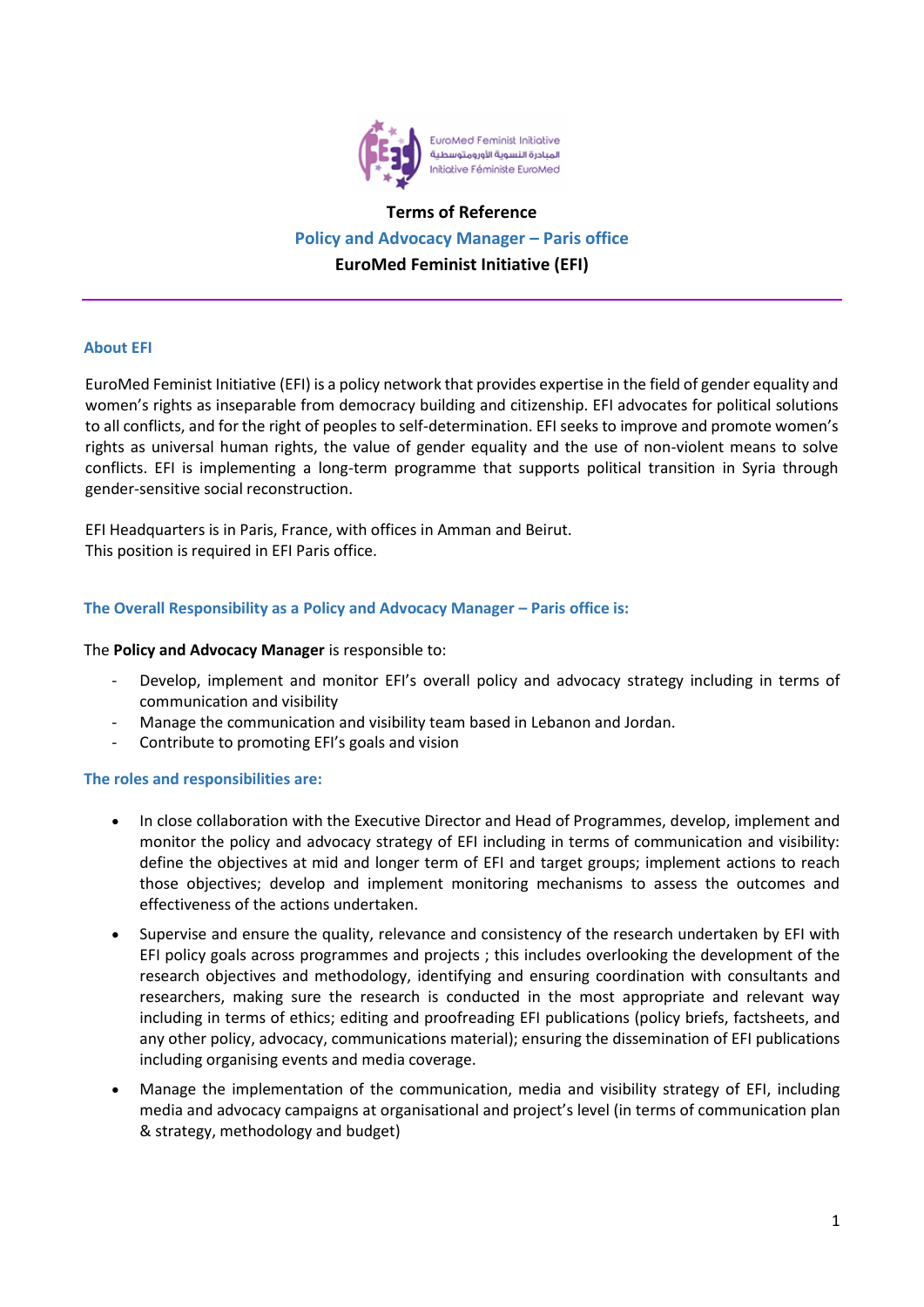- Lead the communication and visibility team, making sure that EFI and EFI project's websites and social media accounts are managed effectively, updated on a regular basis and reach the communication targets.
- Coordinate with and provide technical and editorial support to the Head of programmes and programmes team to enhance the visibility of programmes outcomes, research findings, and policy materials while making sure the produced material adhere to communications and visibility guidelines.

# **Team Collaboration:**

This position reports directly to the Executive Director in Paris and manages the Communication and Visibility team based in Lebanon and Jordan offices.

Close collaboration with Head of Programmes, Senior Programme manager for Syria, programme managers, and the programme and advocacy officer.

## **Job requirement :**

- Master's degree with preference in social sciences, gender studies, communication, journalism.
- Excellent written and oral communication in English. Arabic and French language is a plus
- **Excellent command of Microsoft Office application especially Publisher, Power Point. Desirable** knowledge in graphic design, editing, photoshop
- A minimum of five years of relevant work experience is required. This may include previous work experience in communication, journalism or public relations, at civil society organizations, NGOs, governmental or intergovernmental institutions

## **Skills-set :**

- **•** Demonstrable experience developing and implementing policy, advocacy and communication strategies in relation to women's rights and gender equality, including through traditional and social media.
- Awareness of relevant traditional and digital media networks and platforms within the region
- Ability to develop successful media outreach campaigns.
- **E** Ability to draft and edit written material accurately, concisely and appropriately for a particular audience.
- Excellent command of social media management and content creation (e.g. donor visibility rules, copyright, privacy and consents, etc.)
- Strong personal commitment to the mission, vision and values of the EuroMed Feminist Initiative with regards gender equality and women's rights.
- Excellent understanding of the political and social context within the region and ability to engage with various stakeholders.
- Knowledge of international law, including human rights, humanitarian law, and regional and international human rights mechanisms is an asset.

## **Competencies:**

- **EXECT** Strong leadership and management skills
- Willingness to use initiative, work independently and think creatively.